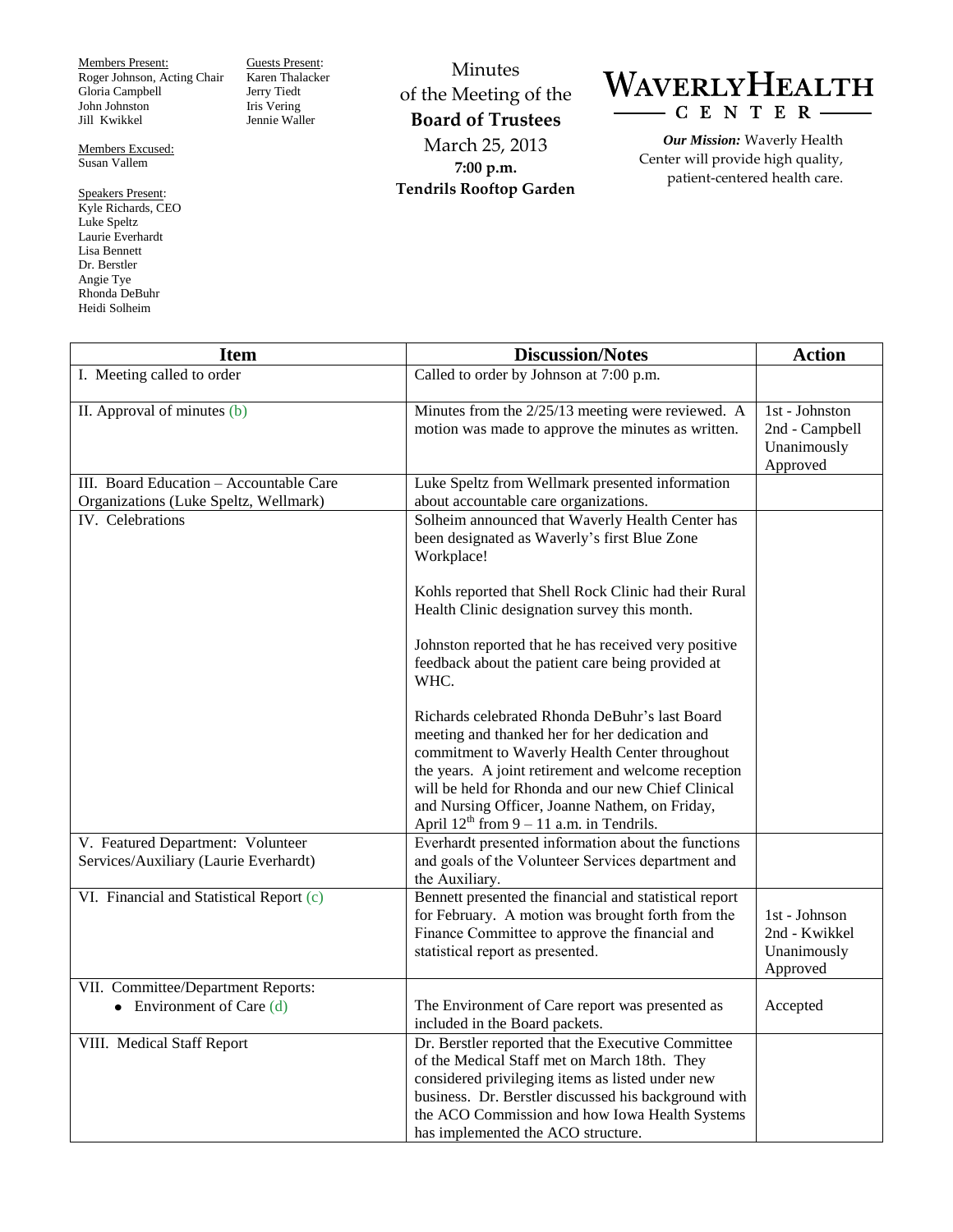| IX. C.E.O.'s Report                                                     |                                                                                                                                                                                                                                                                                                                                                                                                                                                                                                                                                                                                                         |                                                            |
|-------------------------------------------------------------------------|-------------------------------------------------------------------------------------------------------------------------------------------------------------------------------------------------------------------------------------------------------------------------------------------------------------------------------------------------------------------------------------------------------------------------------------------------------------------------------------------------------------------------------------------------------------------------------------------------------------------------|------------------------------------------------------------|
| • Psychiatry, Women's Clinic & Family<br><b>Practice Extended Hours</b> | Richards reported that we will be adding evening<br>clinic hours as follows to better meet patient needs:<br>Christophel Clinic - Thursday evenings<br>$\bullet$<br>until 8 p.m., beginning in April<br>Women's Clinic - Wednesday evenings<br>$\bullet$<br>until 8 p.m., beginning in April<br>Psychiatry - Wednesday evenings until 8<br>$\bullet$<br>p.m., beginning in May                                                                                                                                                                                                                                          |                                                            |
| Short & Long Range Facility Planning                                    | Richards reported that proposals have been received<br>from 11 architectural firms for short & long range<br>facility planning. He reported that proposals are<br>currently being reviewed and he hopes to narrow the<br>choices to two firms and present the information at<br>the April Board meeting.                                                                                                                                                                                                                                                                                                                |                                                            |
| Organizational Chart                                                    | Richards presented an update to the organizational<br>chart. He noted proposed changes to the following<br>reporting relationships:<br>Social Services and Radiology will move<br>٠<br>from reporting to the Chief Clinical and<br>Nursing Officer to the Associate Director of<br>Nursing Practice. This change will be<br>effective in June.<br>Pharmacy and Center Pharmacy will move<br>from reporting to the Chief Clinical and<br>Nursing Officer to the Chief Financial<br>Officer. This change will be effective in<br>April.<br>A motion was made to approve the revised<br>organizational chart as presented. | 1st - Campbell<br>2nd - Johnston                           |
| X. Old Business                                                         | None.                                                                                                                                                                                                                                                                                                                                                                                                                                                                                                                                                                                                                   | Unanimously<br>Approved                                    |
|                                                                         |                                                                                                                                                                                                                                                                                                                                                                                                                                                                                                                                                                                                                         |                                                            |
| XI. New Business<br>• Human Resources Annual Report                     | Tye presented the Human Resources Annual Report.                                                                                                                                                                                                                                                                                                                                                                                                                                                                                                                                                                        | Accepted                                                   |
| Lab Analyzer Agreement                                                  | Bennett noted that the agreement for the lab analyzer<br>is being tabled until further information can be<br>gathered. The agreement may be sent to the<br>Executive Committee for approval to keep the Lab<br>LEAN project on track.                                                                                                                                                                                                                                                                                                                                                                                   |                                                            |
| Cedar Valley Health Care Coalition                                      | Solheim presented a memorandum of understanding<br>(MOU) regarding the Cedar Valley Health Care<br>Coalition. Discussion was held regarding the<br>structure, purpose and funding for the proposed<br>coalition. Solheim reported that the MOU and<br>hopefully the Bylaws for the Coalition will be<br>brought to the April Board meeting for review and<br>approval.                                                                                                                                                                                                                                                  |                                                            |
| <b>Nursing Annual Report</b>                                            | DeBuhr presented the Nursing Annual Report. A<br>motion was made to approve the report as presented.                                                                                                                                                                                                                                                                                                                                                                                                                                                                                                                    | 1st - Kwikkel<br>2nd - Campbell<br>Unanimously<br>Approved |
| Change of Status - Consulting to Active -<br>Provisional:               | Privileging items were presented as individually<br>listed at left. All files have been reviewed by the<br>Executive Committee of the Medical Staff. The                                                                                                                                                                                                                                                                                                                                                                                                                                                                |                                                            |